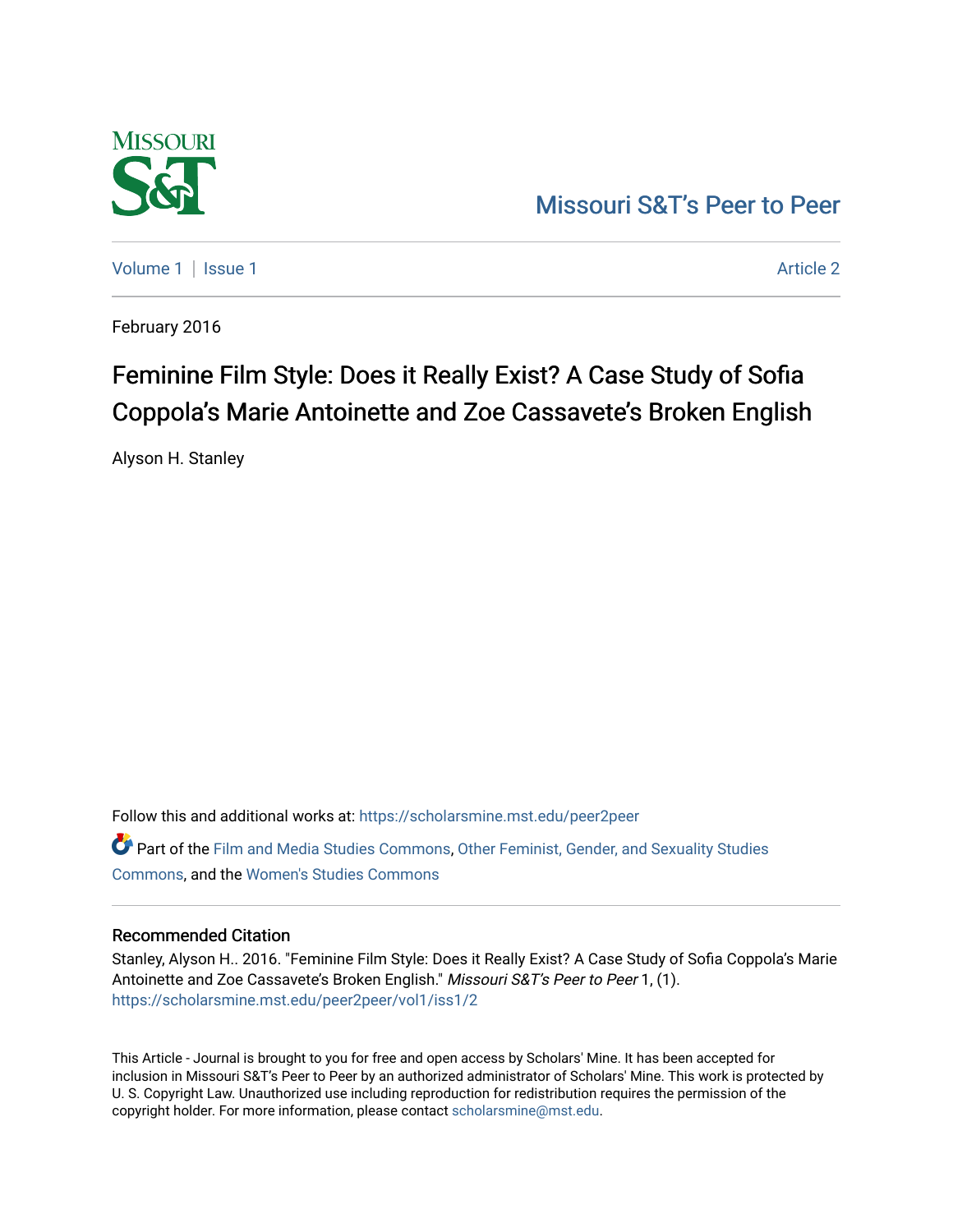# **Feminine Film Style: Does it Really Exist? A Case Study of Sofia Coppola's** Marie Antoinette **and Zoe Cassavete's** Broken English

Alyson H. Stanley

*Missouri University of Science and Technology* 

Masculinity and femininity in American cinema has always been a controversial topic. The two constructs have been changing with societal expectations and progression, but in the past, every time women and femininity have been granted a chance to develop in cinema, such as the introduction of the risqué flapper in the 1920s and the femme fatale of the 1950s, these developments were quelled by the inevitable return to traditional gender roles. But, after the feminist movement of the 1960s, there was no doubt about how extremely displeased women were with the current state of gender equality (Benshoff & Griffin, 2004). Currently in American cinema, more women have been able to work in directing and production jobs, leading to many films that subvert the traditional hegemonic patriarchal views. The integration of women into bigger roles in cinema have led many to claim that film styles can be gendered just because of the director of the movie. This is sadly not the case, because women are not required to have a distinct style when they create their movies. Two women directors that subvert traditional views of gender expectations and are an example of a gendered view of film styles are Zoe Cassavetes and Sofia Coppola with their films *Broken English* (2007) and *Marie Antoinette* (2006), respectively. Although both directors have created undoubtedly female empowering films, neither truly have a distinct feminine style due to massive style and presentation differences. The differences between *Broken English* (2007) and *Marie Antoinette* (2006) are best noted through the portrayal of the main characters, and the way both directors use the film theories of narcissism and voyeurism.

To accurately analyze these two films, I had to utilize sources for background information, as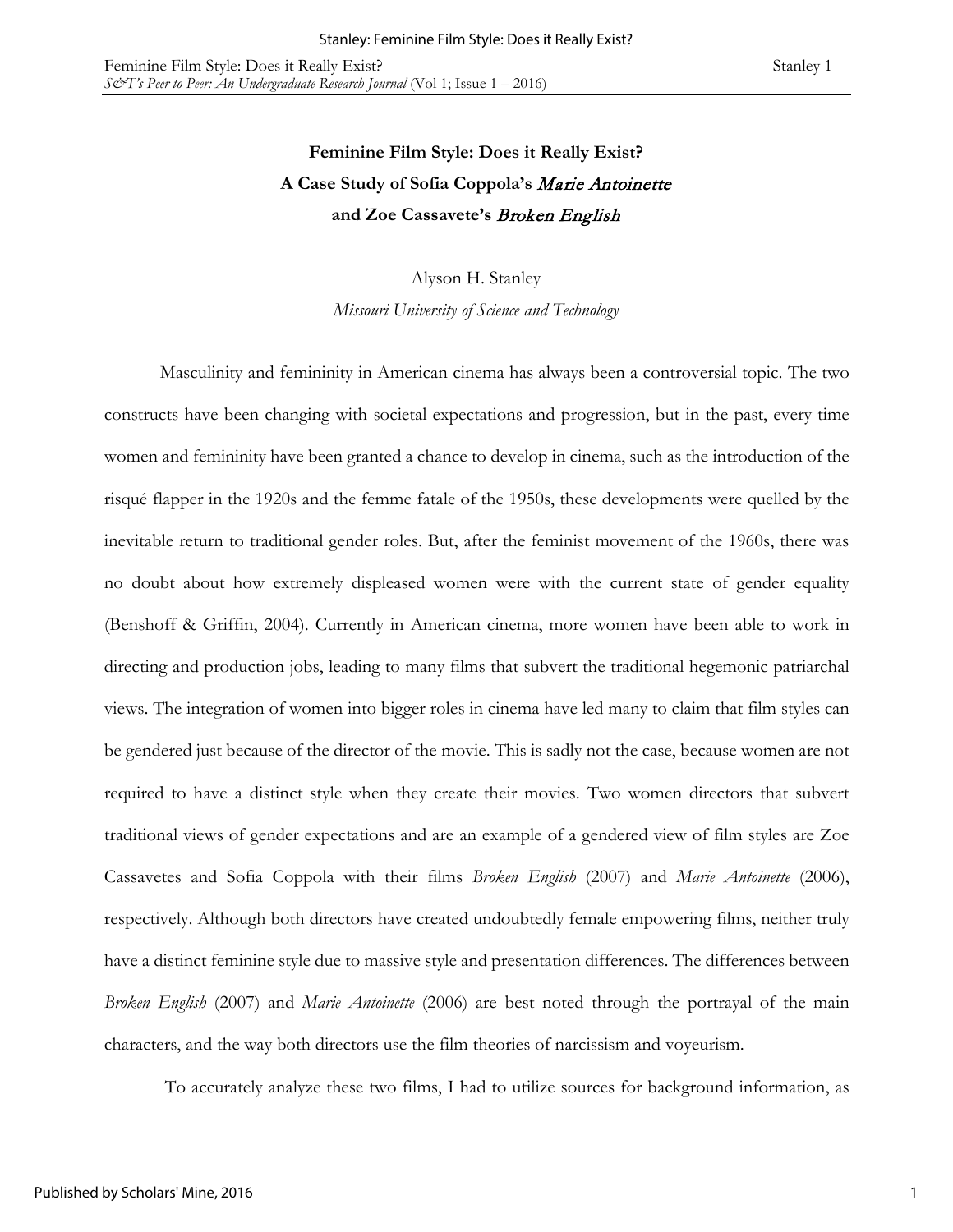Feminine Film Style: Does it Really Exist? Stanley 2 *S&T's Peer to Peer: An Undergraduate Research Journal* (Vol 1; Issue 1 – 2016)

well as other film analyses. The main source that provides the background information on film theory and history comes from Harry Benshoff and Sean Griffin (2004); while the film analyses are from Todd Kennedy (2010), Pam Cook (2006), as well as Christina Lane and Nicole Richter (2012). For information on Sofia Coppola and Zoe Cassavetes, an interview by *New York* (2007), and a book about Coppola's life and family by Vincent LoBrutto and Harriet Morrison (2012), provides plenty.

# **Juxtaposing Feminine Film Styles**

 Before I take a closer look at Cassavetes's and Coppola's films, it is best to learn why the two were ever being juxtaposed to begin with. Both directors come from families of successful filmmakers, and are known friends. The two of them have even worked together on multiple projects, beginning in the early 1990s. Their most notable project together was a short running Comedy Central series called *Hi-Octane* in 1995 (LoBrutto & Morrison, 2012, p.85). Based on their similar backgrounds and close friendship, the conjecture that they were influenced by many of the same things is probable. In fact, it only makes the differences between their directing styles even more interesting.

 The first distinct feature that proves there is no such thing as a formula for a feminine style is how Cassavetes and Coppola portray their main characters in their films. Cassavetes's main character, Nora, is a thirty-something woman feeling the pressure of her family and friends, as well as society, to find love and get married. This pressure slowly builds over the course of the movie, causing Nora to resort to using the crutch of alcohol or cigarettes. In fact, there is almost never a scene in *Broken English*  that shows Nora not consuming one or the other, usually in copious amounts.

Current societal expectations force audience members to view smoking or drinking in excess to be a rather masculine quality. This idea is also supported by how Nora can be seen eating more food than male counterparts on screen, having male characters bring her drinks or dote on her, and occasionally sitting with her legs spread wide instead of the expected crossed legs in a "lady-like" fashion. In fact,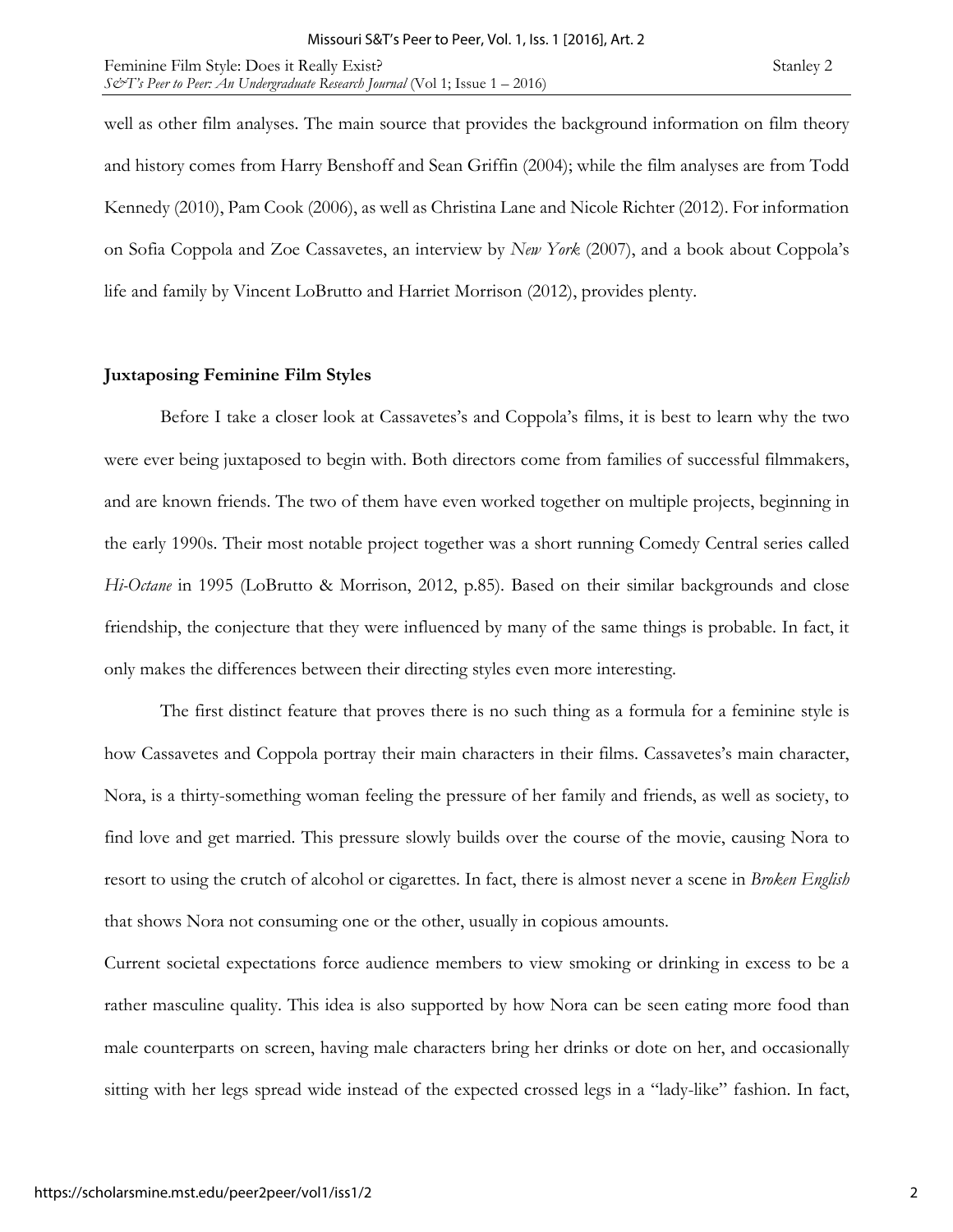many of the men portrayed in the film are highly effeminized through their actions and how they talk, while the women take control and do as they please, which is a major subversion of classic gender expectations. This is very much the antithesis of Marie Antoinette's portrayal in her movie of the same name. While Nora takes to drinking and smoking to deal with the anxiety of her situation, Marie finds solace in fashion and foods; both of which are highly eroticized so that there is a sensuality portrayed while still managing to fill a void inside of Marie, even if only for a short time, and allowing her to build her sense of self (Lane & Richter, 2012, p. 199). Nora's use of excess fills a void but does not enable her to become more comfortable with her situation. While it is not correct to say that Marie's use of excess soothes her all of the time, since it inevitably becomes her downfall, it does equip her to become more confident in her situation and play her role as a royal wife much easier.

Another difference between Nora and Marie is Marie's constant objectification. While Coppola wants to draw attention to the way Marie is on display to the audience (Kennedy, 2010, p.52), Cassavetes does the opposite. Cassavetes does not want her audience to see any objectification of Nora; she instead wants to portray Nora as an independent woman dealing with the pressure to fall into social norms. Cassavetes's gaze (or point of view) shows Nora's ever-present anxiety through many close up facial shots peppered throughout the film. Instead of showing how women tend to be objectified, Cassavetes intended to have her audience empathize with Nora's cynical worldview toward the pressure women face to have someone in one's life in order to feel fulfilled, or fit in. This intention is very different from Coppola's desire to make a statement about women's portrayal in film, and can be observed immediately once her film starts. In one of the very first scenes of *Marie Antoinette* (2006), Marie is forced by protocol to be dressed by three other women. Like Kennedy (2010) says, this first scene influences the audience to recognize Marie's lack of input in her own affairs, as well as her objectification (p.52). By creating a relatable film about a warm but naive character trapped by circumstances she can't change (Cook, 2006, p.39), Coppola fabricated a piece that raised important questions about women's relation to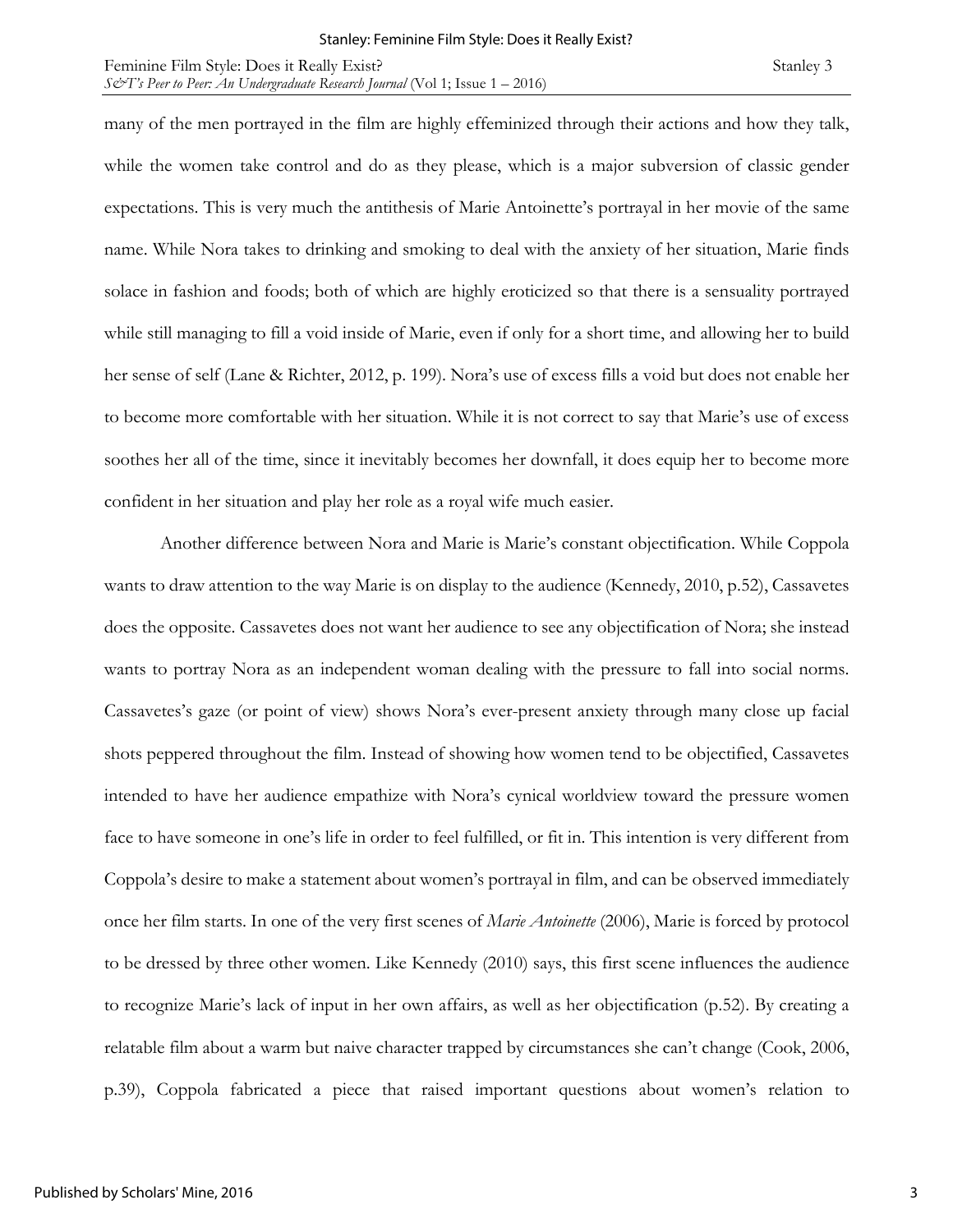communication and silence through her use of visuals and sounds (Lane & Richter, 2012, p. 193-194). Coppola's complex use of aesthetics and presentation is absent in Cassavetes's film because Cassavetes did not nearly have as much focus on such issues of objectification in her film, and instead created *Broken English* (2007) in response to the questions she received about marriage in order to be make a comment on how society seems to think people are only happy when sharing their life with someone ("CELLULOID HEIR," 2007). Without each director's way of portraying their main characters, neither Cassavetes nor Coppola could have been successful in proving the point of their films.

#### **Narcissism and Voyeurism**

Coppola and Cassavetes also use the film theories of narcissism and voyeurism differently in order to make their statements about women's issues, adding to the evidence against a set type of style that can be described as unmistakably feminine. Narcissism in film occurs when the narrative wants the audience to identify and relate to the characters (Benshoff & Griffin, 2004, p. 233), while voyeurism can be defined in film as how audiences receive some sort of pleasure from viewing characters in a sexualized way (Benshoff & Griffin, 2004, p. 233). Both directors explore these ideas differently seeing as how Cassavetes only utilizes narcissism, while Coppola uses both of these film theories strategically in order to further prove her point about objectification and how audience's look at film. What is compelling about how Cassavetes's sole use of narcissism is how in typical Hollywood movies, a narcissistic presentation is usually based on identifying with active and aggressive male characters (Benshoff & Griffin, 2004, p. 233). Throughout *Broken English* (2007), Nora is the main focus of the camera while actively searching for someone to love, and aggressively running from a romantic partnership when the chance is available. Even when Nora decides to stop running from her fear of romance, she actively goes to Paris to search for the man who became her missed opportunity. This narcissistic presentation supports Nora's definition as a masculine character, despite her gender, as well as adds to the previous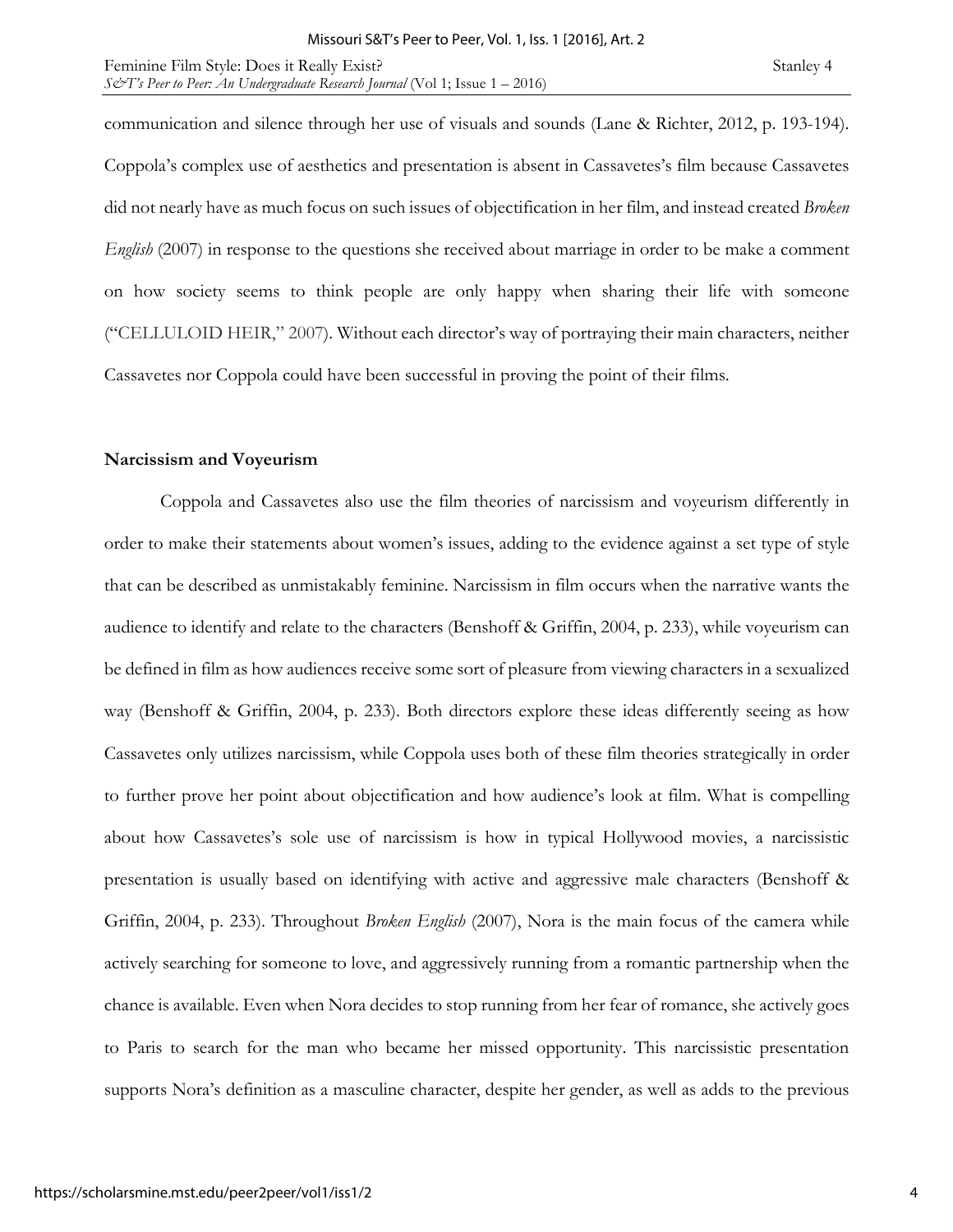evidence from how she was presented in the film.

While Coppola also uses narcissism, she does so in order to shape the meaning behind her use of voyeurism. *Marie Antoinette* (2006) utilizes a unique fusion between the two, resulting in Coppola subverting her own voyeuristic exhibition in order to make commentary about the male gaze, eventually transforming the presentation into narcissism. In the beginning of *Marie Antoinette*, Marie is shown surrounded by her vices while eating cake, foreshadowing her later indulgence in excess of food and fashion. During this scene, Marie looks into the camera seductively while taking a bite of her cake, proving that Coppola is well aware of how such shots are voyeuristic and are viewed as appealing to a male audience. Through her awareness, Coppola is asking the viewers take notice of how they become uncomfortable with her display, and realize what it feels like to have someone gaze upon them (Kennedy, 2010, p. 52). This idea of being gazed upon also comes up through multiple point of view shots, and can especially be observed in the scene in which Marie arrives at Versailles. When Marie leaves her carriage, she is forced to walk between two groups of welcomers that all silently stare at her as she passes; but what makes this scene special is how the camera does not always show Marie, but mostly the faces of the silent onlookers. Through Coppola's use of camera to stress the importance of the crowd's appearance and their silence when they look at Marie (Kennedy, 2010, P.52), Coppola falls into narcissism because she wants her audience to feel and empathize with the scrutiny that Marie faces as she enters Versailles. Coppola's fantastic union of the two film theories manages to not only paint Marie in her feminine glory, but also to make a strong statement against how women are portrayed in most cinema.

### **Feminine Film Style: A Mythical Convention**

Despite how both directors have similar backgrounds and life influences that prove their awareness of traditional patriarchal standards in film, they both broke off and created their own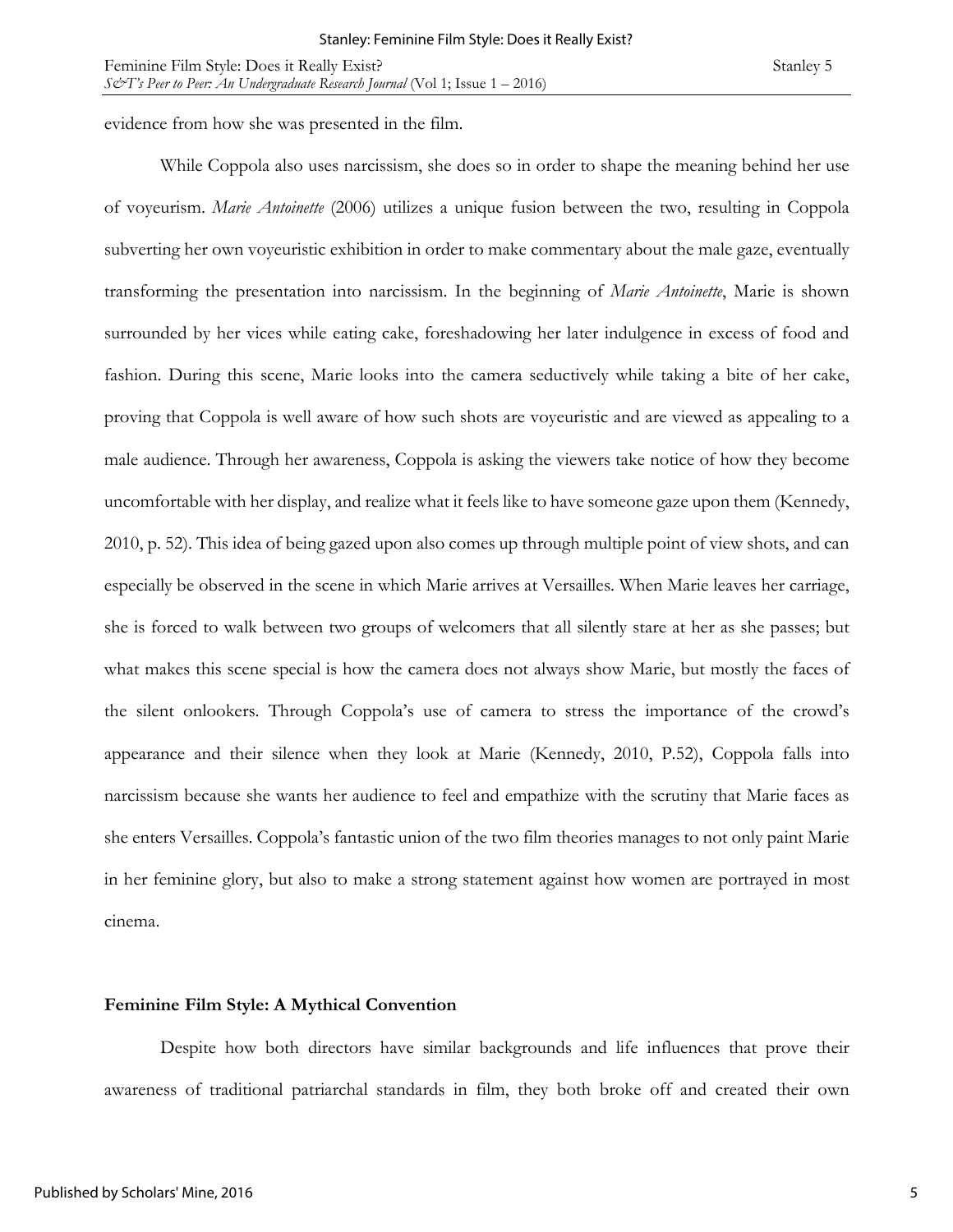filmmaking style that can neither be defined as masculine or feminine due to the inconsistencies of how they chose to show, and tell, the stories of their main characters, as well as their use of narcissistic and voyeuristic film theories. As ideas of gender continue to grow and recognize more differences, the argument that a film style has to be gendered because of the director has no basis at all. While Cassavetes frames Nora as more masculine character and keeps her filmmaking style and statements about society simple in order to create her empowering film, Coppola keeps Marie's feminine integrity intact through complex direction while still creating a feminist argument. By comparing both *Broken English* (2007) and *Marie Antoinette* (2006)*,* one cannot claim that films made by women can be any more feminine than one wishes to view them. Style is completely subjective, and any person can claim that a film style is or is not a certain way if they wish to say so. There are no requirements for a film made by women to fall into a certain way of presenting itself in order to make a statement about society.

## **References**

Benshoff, H., & Griffin, S. (2004). *America on Film: Representing Race, Class, Broken English* [Motion picture]. (2007). Magnolia Home Entertainment.

Cook, P. (2006). Portrait of a lady Sofia Coppola. *Sight and Sound*, *16*(11), pp.36-40.

E., R. (2007). CELLULOID HEIR ZOE CASSAVETES. *New York, 40*(3), 81.

- Kennedy, T. (2010). Off with Hollywood's Head: Sofia Coppola as Feminine Auteur. *Film Criticism*, *35*(1), pp. 37-59.
- Lane, C., & Richter, N. (2012). The Feminist Poetics of Sofia Coppola: Spectacle and Self-Consciousness in Marie Antoinette (2006). In *Feminism at the Movies: Understanding Gender in Contemporary Popular Cinema* (pp. 189-202).
- LoBrutto, V., & Morrison, H. (2012). *The Coppolas: A Family Business*. Santa Barbara, California: Praeger.